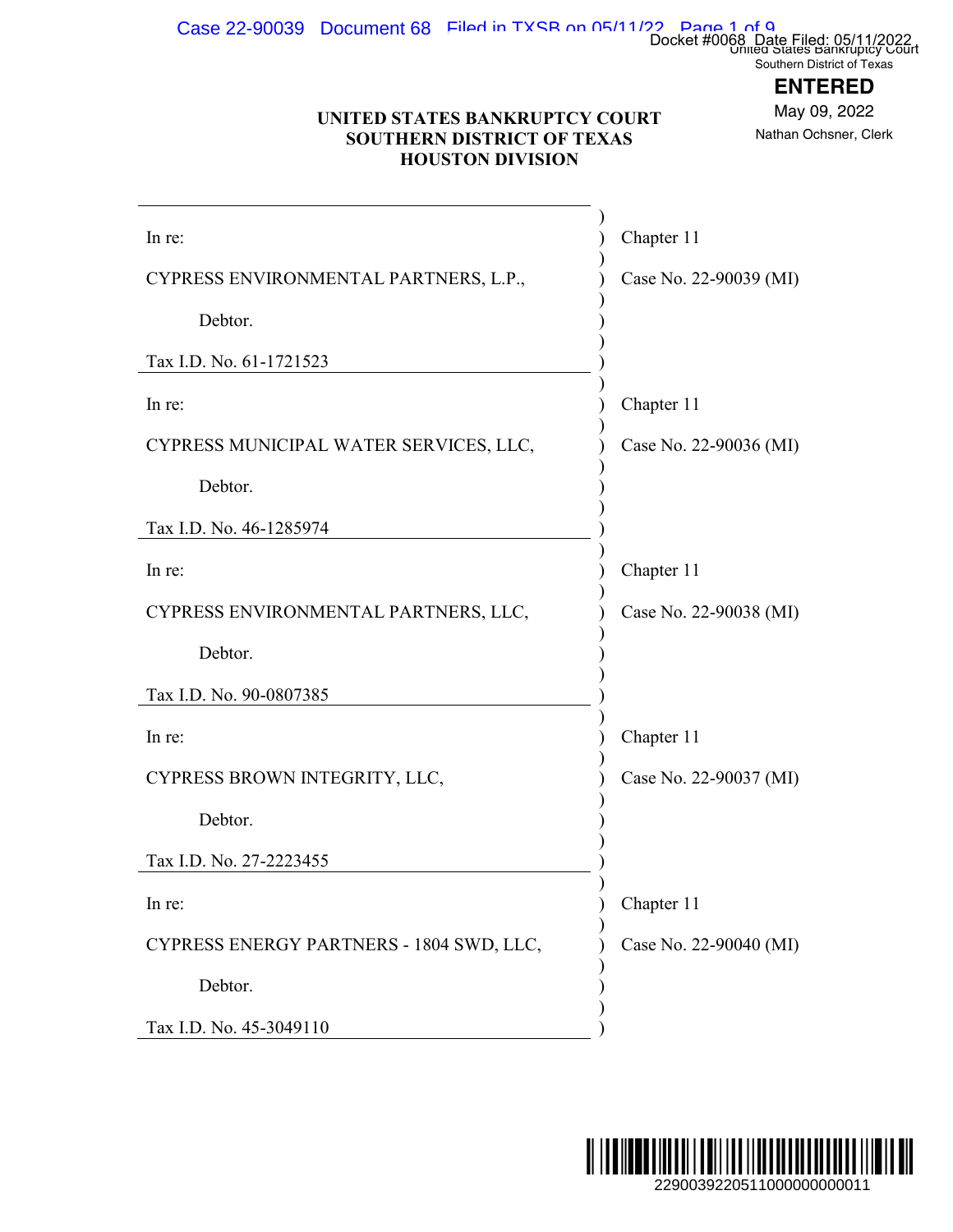## Case 22-90039 Document 68 Filed in TXSB on 05/11/22 Page 2 of 9

| In re:                                                     | Chapter 11             |
|------------------------------------------------------------|------------------------|
| CYPRESS ENERGY PARTNERS - BAKKEN, LLC,                     | Case No. 22-90041 (MI) |
| Debtor.                                                    |                        |
| Tax I.D. No. 46-1259092                                    |                        |
| In re:                                                     | Chapter 11             |
| <b>CYPRESS ENERGY PARTNERS - GRASSY BUTTE</b><br>SWD, LLC, | Case No. 22-90042 (MI) |
| Debtor.                                                    |                        |
| Tax I.D. No. 45-3049047                                    |                        |
| In re:                                                     | Chapter 11             |
| <b>CYPRESS ENERGY PARTNERS - GREEN RIVER</b><br>SWD, LLC,  | Case No. 22-90043 (MI) |
| Debtor.                                                    |                        |
| Tax I.D. No. 45-4851534                                    |                        |
| In re:                                                     | Chapter 11             |
| CYPRESS ENERGY PARTNERS - MANNING SWD,<br>LLC,             | Case No. 22-90044 (MI) |
| Debtor.                                                    |                        |
| Tax I.D. No. 37-1634247                                    |                        |
| In re:                                                     | Chapter 11             |
| CYPRESS ENERGY PARTNERS - MORK SWD, LLC,                   | Case No. 22-90045 (MI) |
| Debtor.                                                    |                        |
| Tax I.D. No. 47-2460761                                    |                        |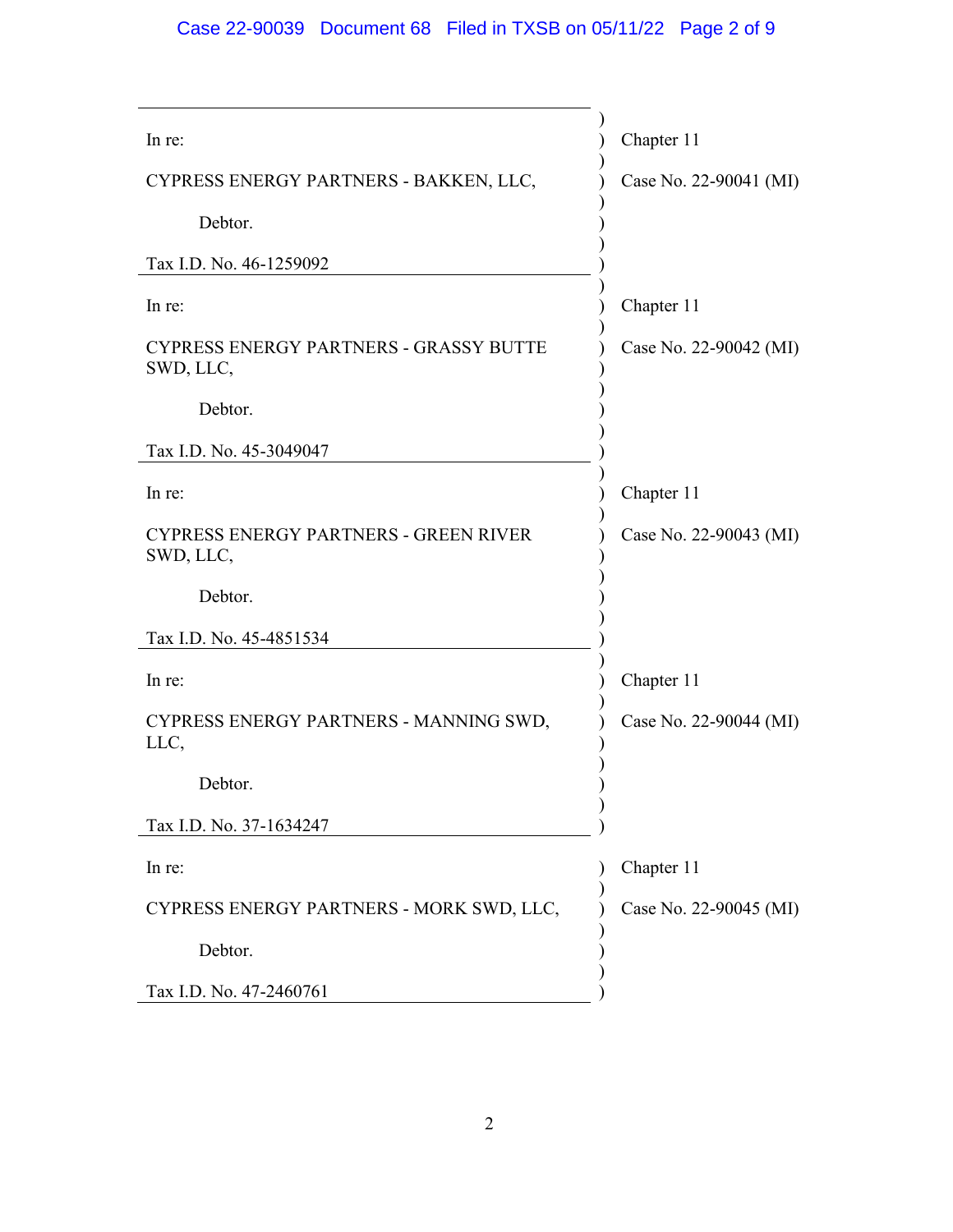# Case 22-90039 Document 68 Filed in TXSB on 05/11/22 Page 3 of 9

| In re:                                           | Chapter 11             |
|--------------------------------------------------|------------------------|
| CYPRESS ENERGY PARTNERS - MOUNTRAIL SWD,<br>LLC, | Case No. 22-90046 (MI) |
| Debtor.                                          |                        |
| Tax I.D. No. 46-1194977                          |                        |
| In re:                                           | Chapter 11             |
| CYPRESS ENERGY PARTNERS - TIOGA SWD, LLC,        | Case No. 22-90047 (MI) |
| Debtor.                                          |                        |
| Tax I.D. No. 27-4503230                          |                        |
| In re:                                           | Chapter 11             |
| CYPRESS ENERGY PARTNERS - WILLIAMS SWD,<br>LLC,  | Case No. 22-90048 (MI) |
| Debtor.                                          |                        |
| Tax I.D. No. 46-1183840                          |                        |
| In re:                                           | Chapter 11             |
| CYPRESS ENVIRONMENTAL - PUC, LLC,                | Case No. 22-90049 (MI) |
| Debtor.                                          |                        |
| Tax I.D. No. 88-1568637                          |                        |
| In re:                                           | Chapter 11             |
| CYPRESS ENVIRONMENTAL MANAGEMENT - TIR,<br>LLC,  | Case No. 22-90049 (MI) |
| Debtor.                                          |                        |
| Tax I.D. No. 46-4295803                          |                        |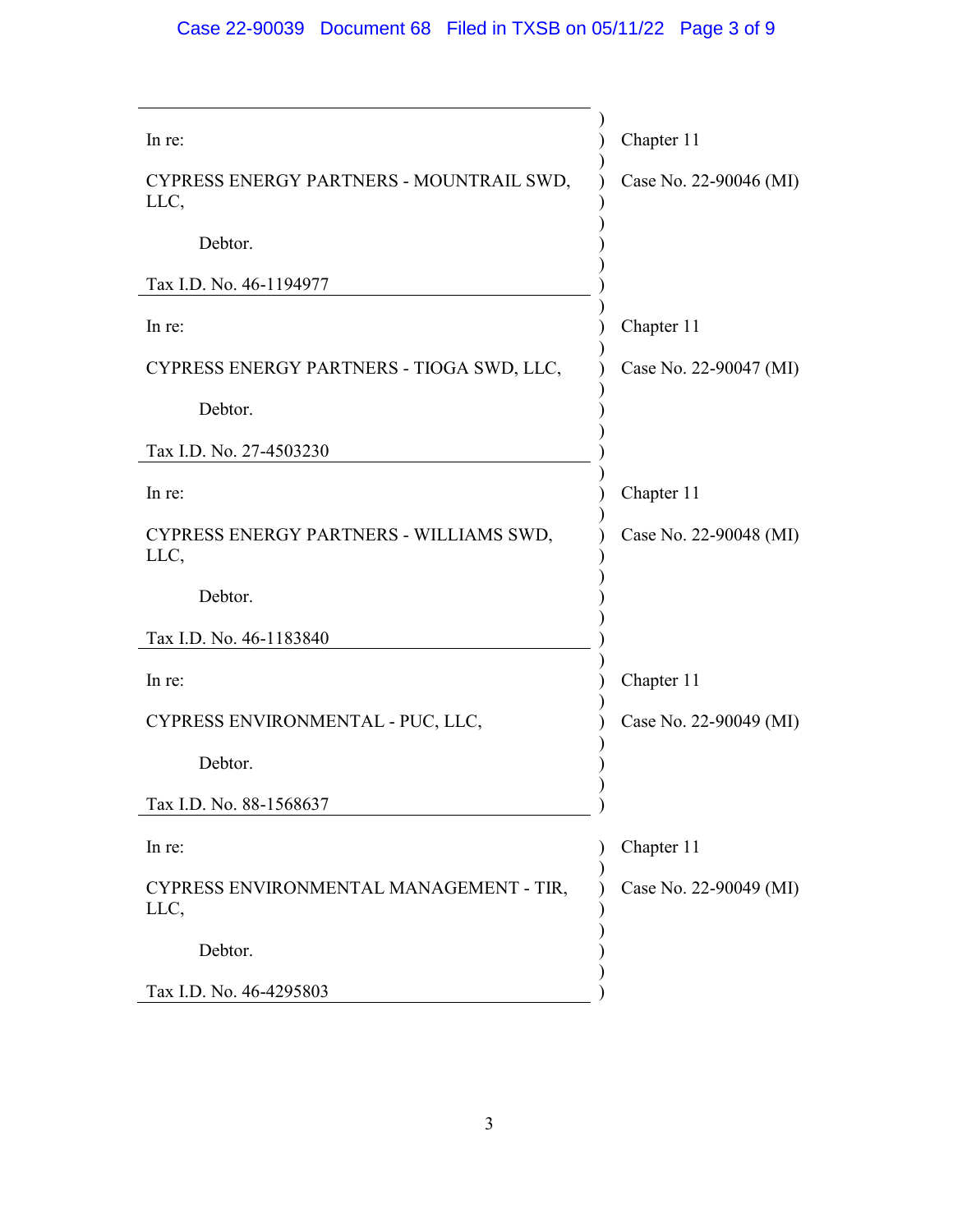#### Case 22-90039 Document 68 Filed in TXSB on 05/11/22 Page 4 of 9

| In re:                                 | Chapter 11                    |
|----------------------------------------|-------------------------------|
| CYPRESS ENVIRONMENTAL MANAGEMENT, LLC, | Case No. 22-90050 (MI)        |
| Debtor.                                |                               |
| Tax I.D. No. 61-1694753                |                               |
| In re:                                 | Chapter 11                    |
| CYPRESS ENVIRONMENTAL SERVICES, LLC,   | Case No. 22-90051 (MI)        |
| Debtor.                                |                               |
| Tax I.D. No. 46-3167770                |                               |
| In re:                                 | Chapter 11                    |
| TULSA INSPECTION RESOURCES - PUC, LLC, | Case No. 22-90052 (MI)        |
| Debtor.                                |                               |
| Tax I.D. No. 46-4402514                |                               |
| In re:                                 | Chapter 11                    |
| TULSA INSPECTION RESOURCES, LLC,       | Case No. 22-90053 (MI)        |
| Debtor.                                | (Emergency Hearing Requested) |
| Tax I.D. No. 37-1744632                | Re: Docket No.                |

#### **ORDER (I) DIRECTING JOINT ADMINISTRATION OF CASES AND (II) GRANTING RELATED RELIEF**

This Order is issued on the motion (the "Motion")<sup>1</sup> of the above-captioned debtors and debtors in possession (collectively, the "Debtors") for entry of an order (this "Order") (a) directing procedural consolidation and joint administration of these Chapter 11 Cases and (b) granting related relief. The motion seeks only administrative relief. Ex parte consideration is appropriate.

<sup>1</sup> Capitalized terms used but not otherwise defined herein shall have the meanings ascribed to them in the Motion.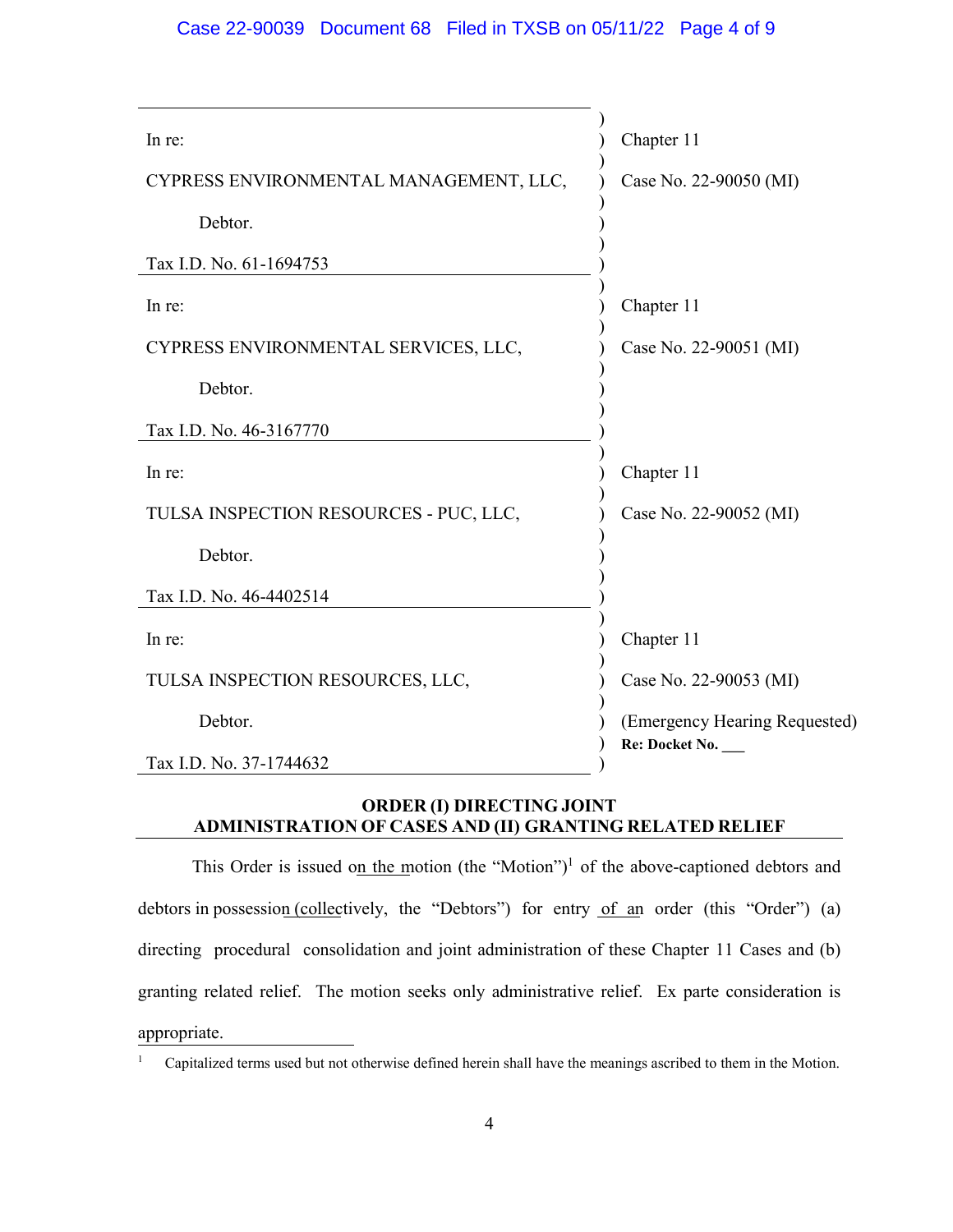### Case 22-90039 Document 68 Filed in TXSB on 05/11/22 Page 5 of 9

The Court Orders

1. The above-captioned chapter 11 cases will be jointly administered under lead case: Cypress Environmental Partners, L.P., Case No. 22-90039 (MI).

2. The Clerk is directed to assign each of the cases to Judge Isgur.

3. One disclosure statement and plan of reorganization may be filed for all of the cases

by any plan proponent.

4. Parties may request joint hearings on matters pending in any of the jointly administered cases.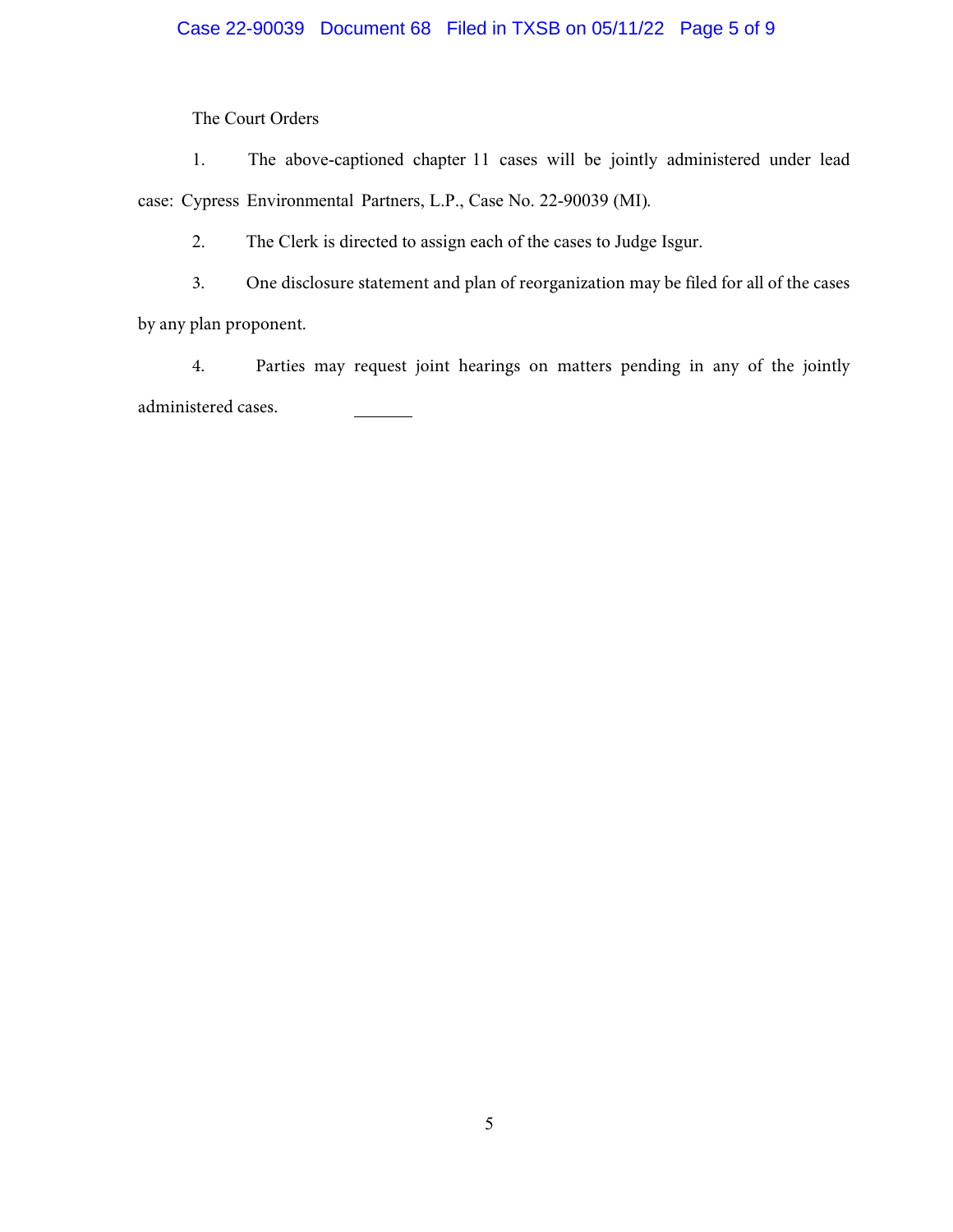#### Case 22-90039 Document 68 Filed in TXSB on 05/11/22 Page 6 of 9

. The caption of the jointly administered cases should read as follows:

#### **UNITED STATES BANKRUPTCY COURT SOUTHERN DISTRICT OF TEXAS HOUSTON DIVISION**

) In re: (a) Chapter 11 ) CYPRESS ENVIRONMENTAL PARTNERS, L.P., *et al.*, 2 ) Case No. 22-90039 (MI) ) Debtors. (Jointly Administered) )

6. The foregoing caption satisfies the requirements set forth in section  $342(c)(1)$  of

the Bankruptcy Code.

. A docket entry, substantially similar to the following, shall be entered on the

dockets of each of the Debtors, and any related Debtor affiliates that subsequently commence

chapter 11 cases, other than Cypress Environmental Partners, L.P., to reflect the joint

administration of these Chapter 11 Cases:

An order has been entered in accordance with Rule 1015(b) of the Federal Rules of Bankruptcy Procedure and Rule 1015-1 of the Bankruptcy Local Rules directing joint administration of the chapter 11 cases of: Cypress Environmental Partners, L.P., Case No. 22-90039; Cypress Municipal Water Services, LLC, Case No. 22-90036; Cypress Environmental Partners, LLC, Case No. 22-90038; Cypress Brown Integrity, LLC, Case No. 22-90037; Cypress Energy Partners - 1804 SWD, LLC, Case No. 22-90040; Cypress Energy Partners - Bakken, LLC, Case No. 22- 90041; Cypress Energy Partners - Grassy Butte SWD, LLC, Case No. 22-90042; Cypress Energy Partners - Green River SWD, LLC, Case No. 22-90043; Cypress

<sup>2</sup> The Debtors in these chapter 11 cases, along with the last four digits of each Debtor's federal tax identification number, include: Cypress Environmental Partners, L.P. (1523); Cypress Municipal Water Services, LLC (5974); Cypress Environmental Partners, LLC (7385); Cypress Brown Integrity, LLC (3455); Cypress Energy Partners - 1804 SWD, LLC (9110); Cypress Energy Partners - Bakken, LLC (9092); Cypress Energy Partners - Grassy Butte SWD, LLC (9047); Cypress Energy Partners - Green River SWD, LLC (1534); Cypress Energy Partners - Manning SWD, LLC (4247); Cypress Energy Partners - Mork SWD, LLC (0761); Cypress Energy Partners - Mountrail SWD, LLC (4977); Cypress Energy Partners - Tioga SWD, LLC (3230); Cypress Energy Partners - Williams SWD, LLC (3840); Cypress Environmental - PUC, LLC (8637); Cypress Environmental Management - TIR, LLC (5803); Cypress Environmental Management, LLC (4753); Cypress Environmental Services, LLC (7770); Tulsa Inspection Resources - PUC, LLC (2514); and Tulsa Inspection Resources, LLC (4632). The Debtors' service address for the purposes of these chapter 11 cases is 5727 South Lewis Avenue, Suite 300, Tulsa, Oklahoma 74105.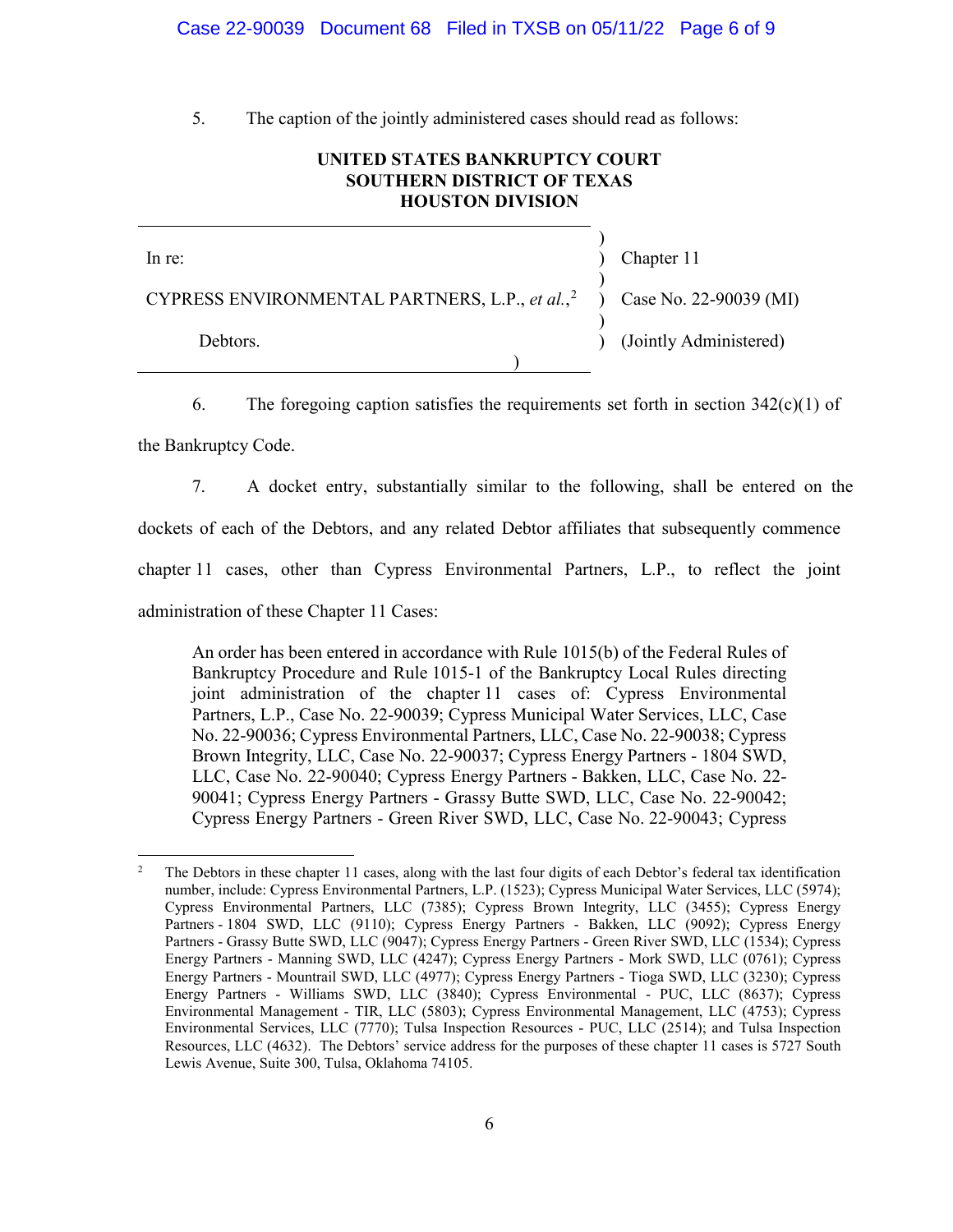#### Case 22-90039 Document 68 Filed in TXSB on 05/11/22 Page 7 of 9

Energy Partners - Manning SWD, LLC, Case No. 22-90044; Cypress Energy Partners - Mork SWD, LLC, Case No. 2290045; Cypress Energy Partners -Mountrail SWD, LLC, Case No. 22-90046; Cypress Energy Partners - Tioga SWD, LLC, Case No. 22-90047; Cypress Energy Partners - Williams SWD, LLC, Case No. 22-90048; Cypress Environmental - PUC, LLC, Case No. 22-90049; Cypress Environmental Management - TIR, LLC, Case No. 2241273; Cypress Environmental Management, LLC, Case No. 22-90050; Cypress Environmental Services, LLC, Case No. 22-90051; Tulsa Inspection Resources - PUC, LLC, Case No. 22-90052; and Tulsa Inspection Resources, LLC, Case No. 22-90053. All further pleadings and other papers shall be filed in and all further docket entries shall be made in Case No. 22-90039 (MI).

. The Debtors shall maintain, and the Clerk of the United States Bankruptcy Court

for the Southern District of Texas shall keep, one consolidated docket, one file, and one consolidated service list for these Chapter 11 Cases.

- 9. Separate claims registers will be maintained.
- 10. Nothing contained in the Motion or this Order shall be deemed or construed as

directing or otherwise effecting a substantive consolidation of these Chapter 11 Cases and this Order shall be without prejudice to the rights of and party-in-interest to seek entry of an order substantively consolidating cases.

11. Notwithstanding Bankruptcy Rule 6004(h), the terms and conditions of this Order are immediately effective and enforceable upon its entry.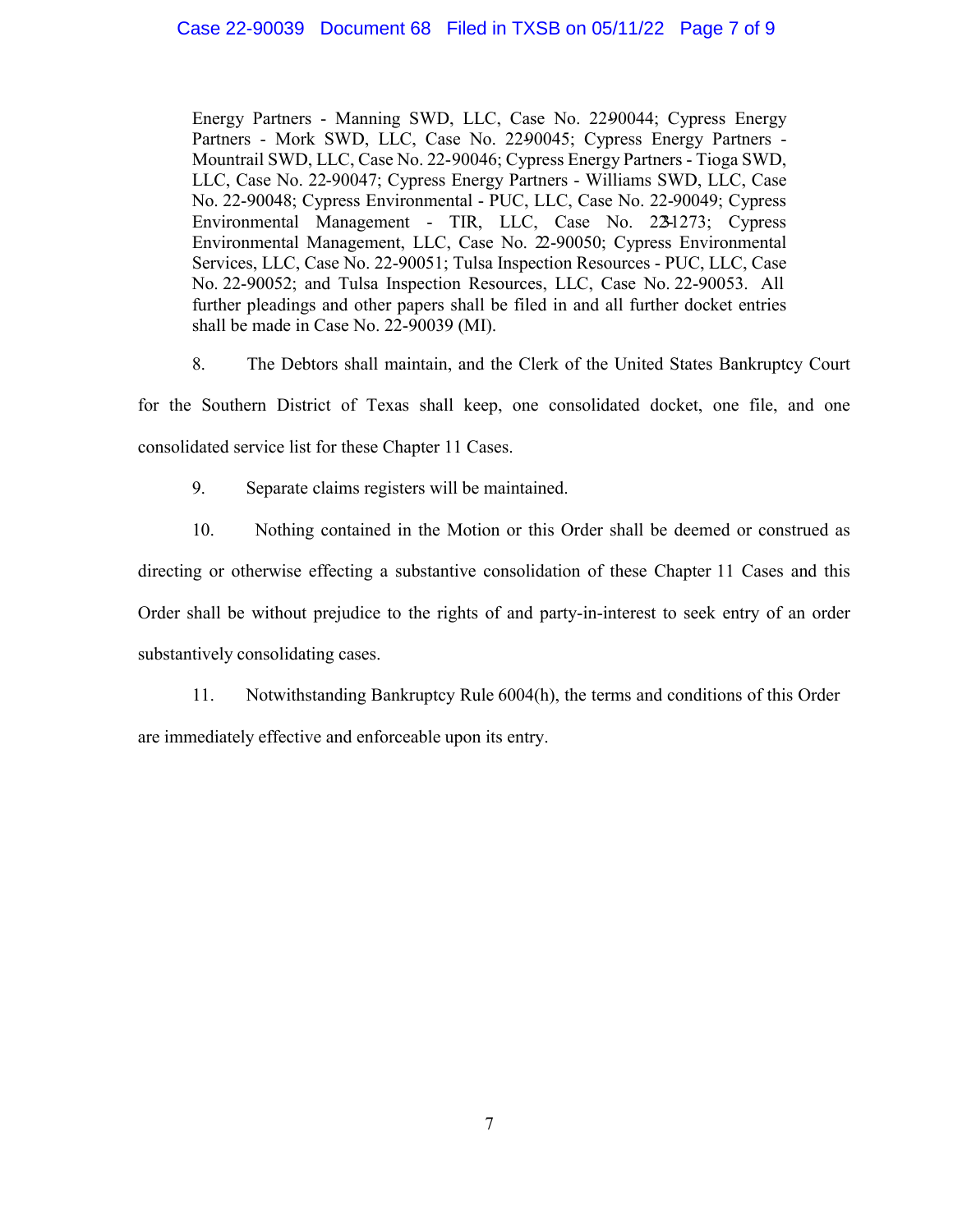### Case 22-90039 Document 68 Filed in TXSB on 05/11/22 Page 8 of 9

The Debtors are authorized to take all actions necessary to effectuate the relief 12. granted in this Order in accordance with the Motion.

This Court retains exclusive jurisdiction with respect to all matters arising from or 13. related to the enforcement of this Order.

Signed: May 09, 2022

Marvin Isgur United States Bankruptcy Judge